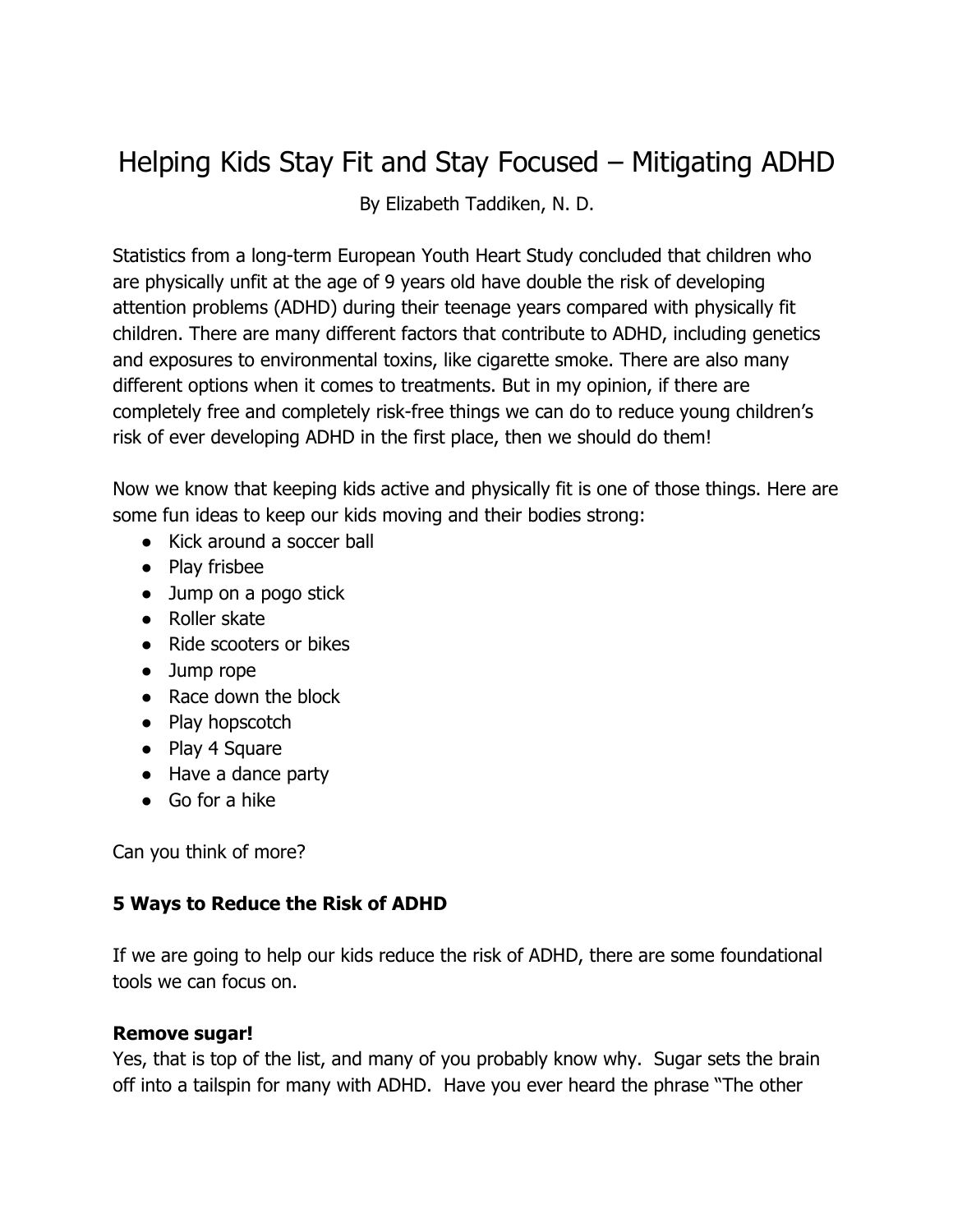white powder"? That is a comparison of sugar to cocaine. Sugar can hit the same buttons, and have the same addictive quality. When someone has a tendency towards ADHD, sugar acts like a drug in many ways. Cut it out of the diet and replace with nonglycemic natural sweetners like Stevia, Monkfruit, or slightly higher on the glycemic chart would be honey and maple syrup. Choose foods that are more complex, and provide adequate supplemental nutrition to a poor diet when you have picky kids. When you fill kids up on healthy fats, proteins, veggies and fruits, there isn't much room for sugary treats.

### **Get to Sleep!**

Kids need a lot more sleep than we adults do, and even we don't often get enough. Think about this. Adults should have an average of 7-9 hours a night, while kids from the ages of 7-10 due best with around 11 hours at night. If we don't set up a focused bedtime routine, one that gets kids to bed early enough and with a sense of calm, their brains have a tendency to start getting wired again. It's like missing the last train, and now we're in for a night! This is more so for really young children, but often times the habit is set up early on. An appropriate bedtime for kids ages 7-10 years old is around 8pm when waking around 7am. Try to schedule after school activities to work with this. It will make a world of difference to their growth.

#### **Fats, Protein, Veggies, and Fruit…oh my!**

Further hitting on dietary support here. Ensure an adequate diet of healthy foods that are conducive to brain health. Ideally, grassfed-pastured meats, raw/grassfed dairy if appropriate (I find many kids have problems with dairy so best to check with your naturopathic doctor if this is ok), clean and fresh (or fresh frozen) vegetables and fruits. More veggies than fruit by 4:1. Keep veggies either raw or gently steamed or roasted. Use healthy spices and herbs to flavor and add medicinal value. When you find that your child is not eating much of what you are providing then it's time to bring supplementation on board to ensure plenty of vitamins, minerals, and fatty acids are being consumed.

# **Get The Wiggles Out!**

Physical exercise and playtime are known to help with several areas of health including mental health. When the body is getting daily movement, the blood is circulating better and bringing nutrients and oxygen to the entire body, including the brain. Exercise is known to increase endorphins and benefit the processing and usage of neurotransmitters. Exercise uses excess glucose and other energy sources sustainably to help with regulation of sleep and other important daily lifestyle factors. Understanding this, exercise will only benefit any child with ADHD. This has been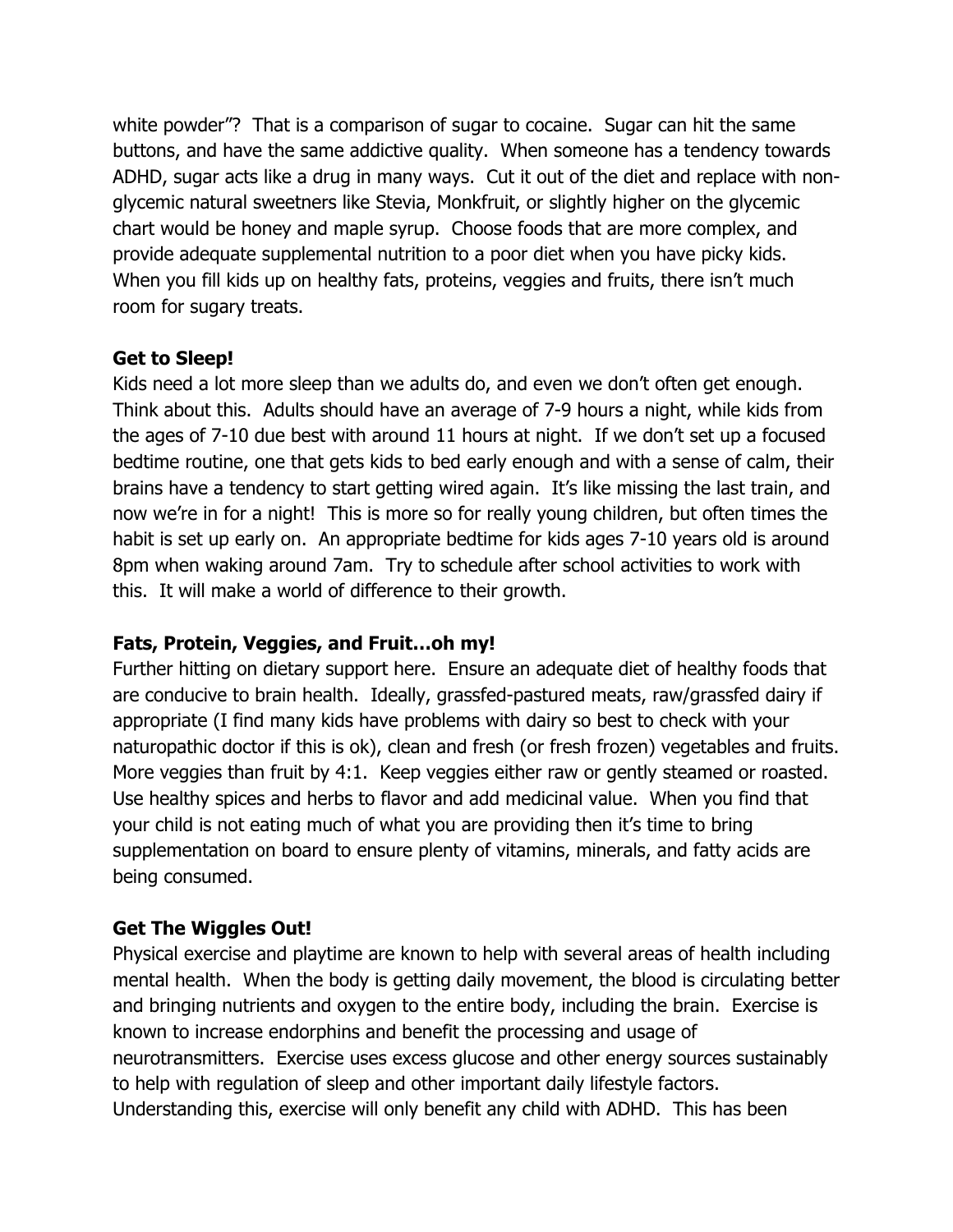evident in several designed studies to observe the benefit. One study showed a 30% improvement over those with ADHD in mental tasks after physical exercise, and 40% better than those without ADHD. Remember to include adequate water and hydration.

## **Nutritional Supplementation!**

Try as we may, it can be difficult to get all of our nutrition in our food alone these days. There are many reasons for this, but primarily, our food is often not as nutritious as it used to be. This is due to our soil being over farmed, depleted, and not replenished with nutrients from proper cover cropping and other bio-dynamic farming techniques. With that general concern for most of us, this can cause even more of an issue for children who are already picky eaters and diagnosed with ADHD. Some of the main supplements that have been demonstrated in research to provide the most benefit to kids with ADHD are as follows:

- Omega-3 fatty acids
- Zinc
- Probiotics
- Magnesium

All of these can be supplied in a couple of capsules, chewable, or liquid daily to help supply the typically depleted nutrients in the daily diet. In general, while kids are growing into eating a healthy diet, I usually recommend parents include at least a quality sourced multi, fish oil, and probiotic to help mitigate not just ADHD tendencies but also low moods and other behavioral and mental/emotional concerns.

As you can see there are many ways to approach ADHD in children. With all the above on board, I like to find the correct homeopathic remedy for each child. Homeopathy is amazing medicine that can balance the mental/emotional and other behavioral tendencies of the ADHD child. I have seen it benefit each one of the children I see in practice for ADHD. If you are finding it difficult to make the changes listed above, reach out for guidance. We are here to help you and your family achieve your optimal health goals.

# Reference

Muntaner-Mas A, Ortega FB, Femia P et al. Low cardiorespiratory fitness and obesity for ADHD in childhood and adolescence: A 6-year cohort study. Scand J Med Sci Sports. 2021; 31: 903-913. [link]

Silva, A. P., Prado, S. O. S., Scardovelli, T. A., Boschi, S. R. M. S., Campos, L. C., &